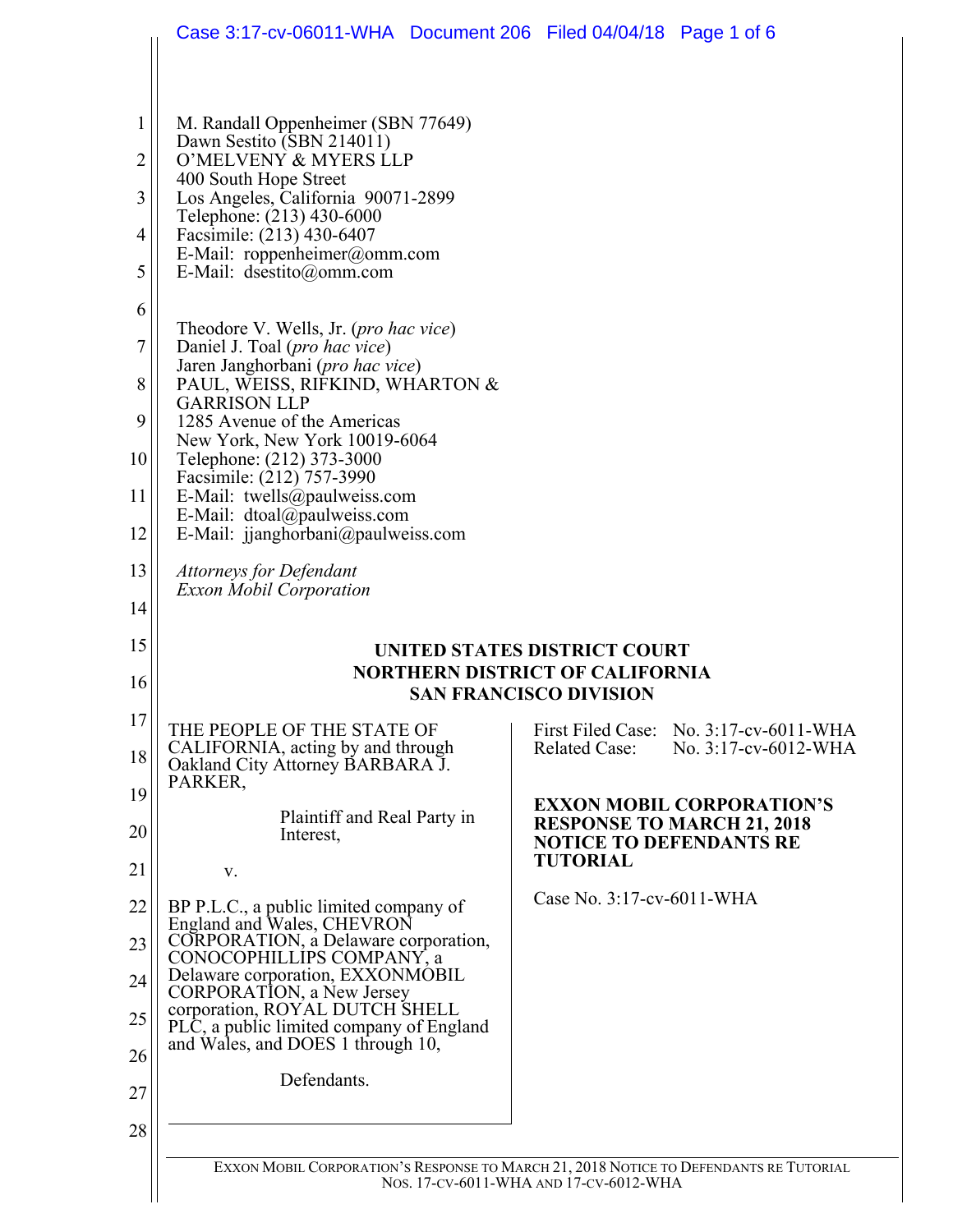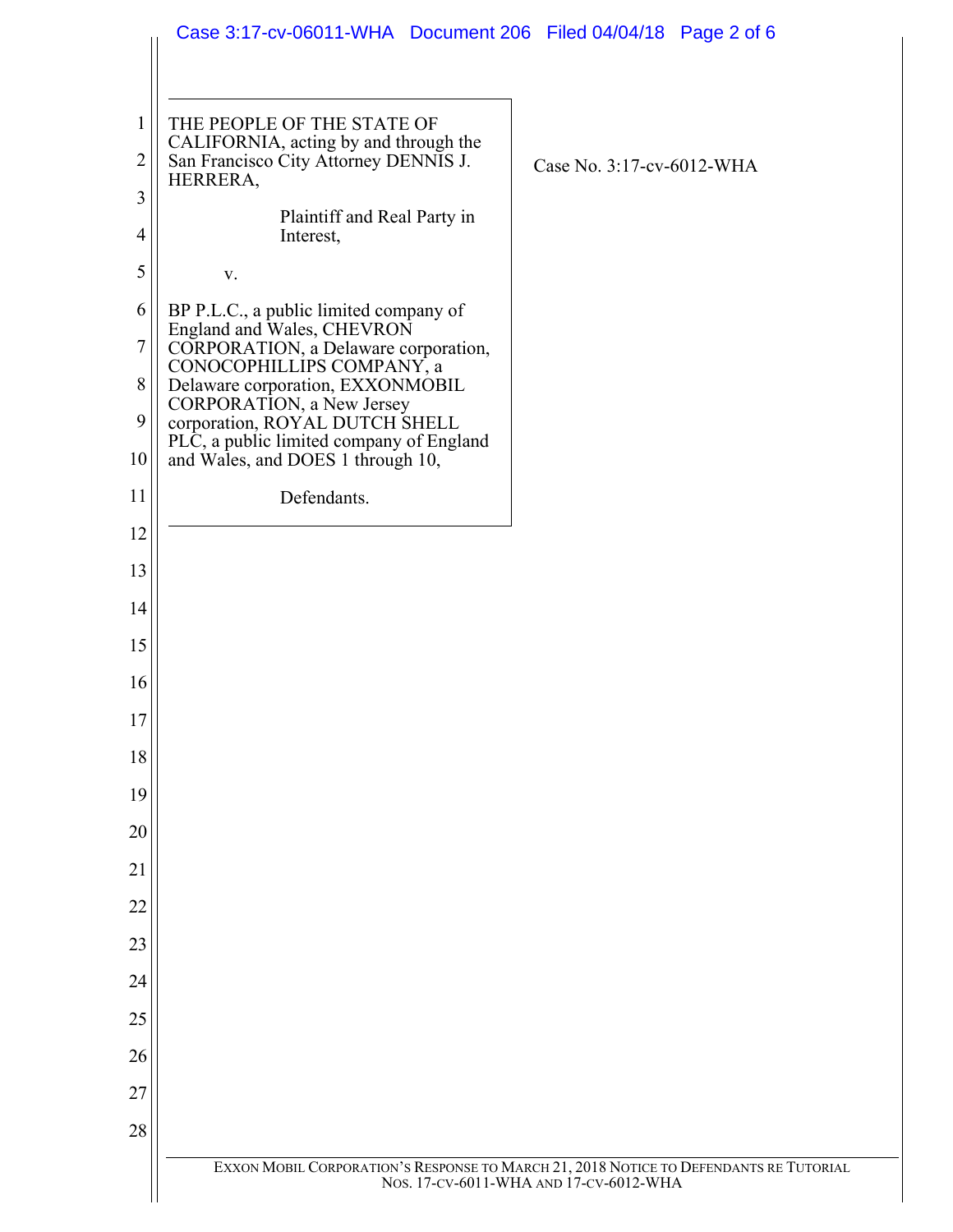1 2 3 Defendant Exxon Mobil Corporation ("ExxonMobil") submits this statement in response to the Court's March 21, 2018 Notice to Defendants re Tutorial ("Statement"). No. 3:17-cv-6011, ECF No. 178.

## **BACKGROUND**

5 6 7 8 9 10 11 12 13 14 15 16 17 18 On February 27, 2018, the Court issued a Notice re Tutorial. ECF No. 135. That Notice invited "counsel to conduct a two-part tutorial on the subject of global warming and climate change," and scheduled the tutorial for March 21, 2018. *Id.* The Court's invitation directed counsel to (i) "trace the history of scientific study of climate change," and (ii) "set forth the best science now available on global warming, glacier melt, sea rise, and coastal flooding." *Id.* The following week, on March 6, 2018, the Court instructed counsel to address specific questions during the tutorial. ECF No. 138. On March 20, 2018, ExxonMobil filed a motion contesting the Court's personal jurisdiction. ECF No. 168. The tutorial was held the following day. Counsel for defendant Chevron Corporation ("Chevron"), over which this Court has personal jurisdiction, presented at the tutorial. The Court explained that "to be fair [to] all of you who have objected to jurisdiction and/or service of process, this will be deemed to be a special appearance." Tutorial Tr. at 6:9-11. After the tutorial ended, the Court ordered all nonpresenting defendants to submit a statement explaining the extent to which they are aligned with statements made by counsel for Chevron. ECF No. 178.

19

4

## **PURPOSE OF TUTORIAL**

20 21 22 23 24 25 At the beginning of the March 21 tutorial, the Court clarified the tutorial's purpose. Your Honor stated: "This is not a trial. In these technology cases . . . we often have these tutorials so that the poor Judge can learn some science, and it helps to understand the science." Tutorial Tr. at 6:25–7:4. "[T]he purpose" is "to try to educate the Judge." *Id.* at 7:9-10. The Court further explained: "[The experts] are not going to be under oath. This is not cross-examination. That will all come later if we get that far." *Id.* at 9:[1](#page-2-0)-3.<sup>1</sup>

<span id="page-2-0"></span><sup>26</sup> 27 28  $\frac{1}{1}$  Consistent with these instructions, other courts in this district have stated that the purpose of a tutorial "is to allow each party to inform the Court about the background of the technical information which is involved in the case and the nature of the dispute." *U.S. Ethernet Innovations, LLC* v. *Acer, Inc.*, No. C 10-03724 JW, 2010 WL 9934741, at \*4 (N.D. Cal. Dec. 21, 2010). Thus, typically, "[s]tatements made during [a] tutorial may not be cited as judicial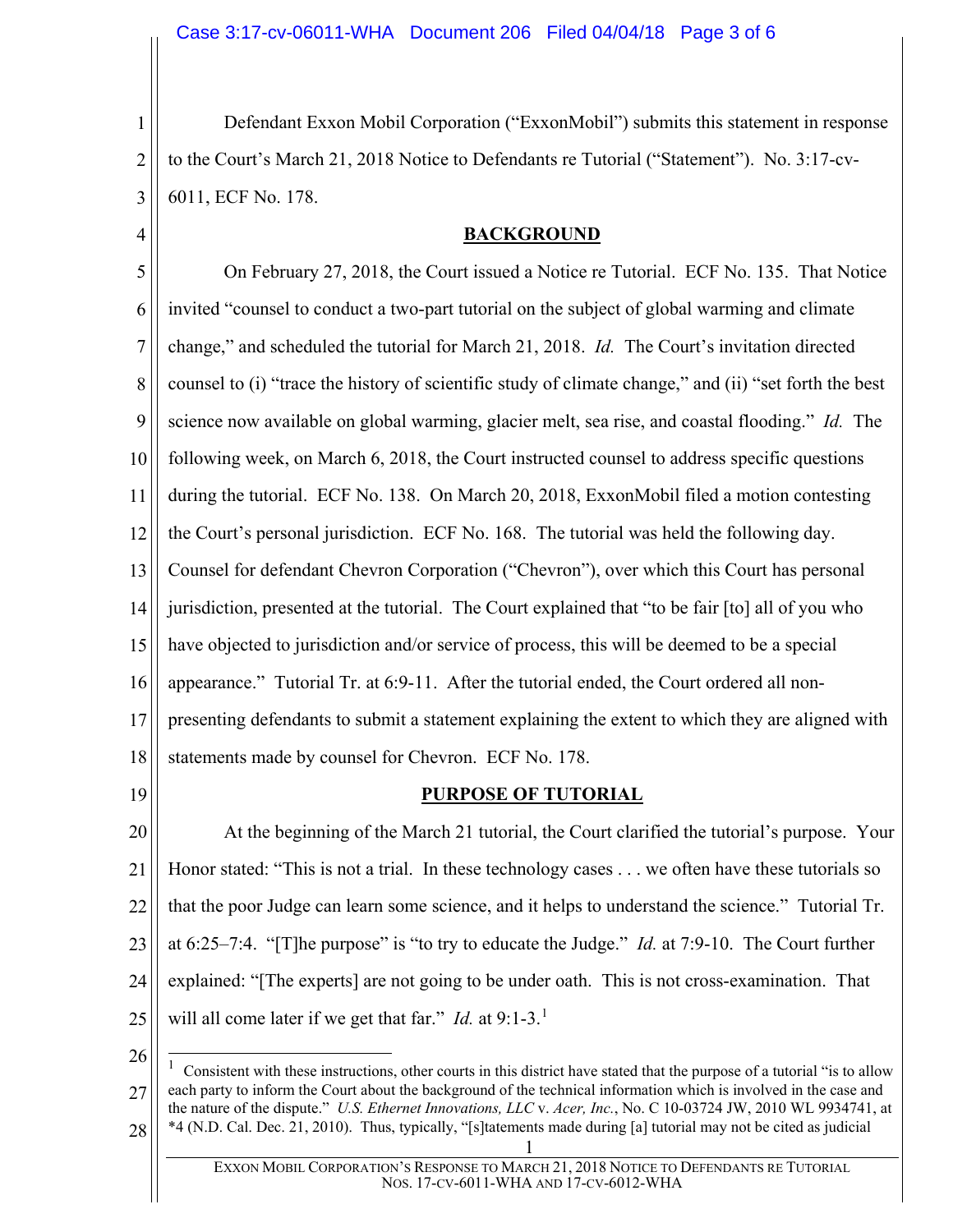| 1              | <b>STATEMENT</b>                                                                                                                                                                                                                                                                                                                                                        |  |  |  |  |
|----------------|-------------------------------------------------------------------------------------------------------------------------------------------------------------------------------------------------------------------------------------------------------------------------------------------------------------------------------------------------------------------------|--|--|--|--|
| $\overline{2}$ | In keeping with the educational purpose of the March 21 tutorial, and without waiver of                                                                                                                                                                                                                                                                                 |  |  |  |  |
| 3              | objections to the Court's jurisdiction, ExxonMobil offers this Statement in response to the                                                                                                                                                                                                                                                                             |  |  |  |  |
| $\overline{4}$ | Court's order seeking an explanation regarding the extent to which ExxonMobil is aligned with                                                                                                                                                                                                                                                                           |  |  |  |  |
| 5              | statements made by counsel for Chevron.                                                                                                                                                                                                                                                                                                                                 |  |  |  |  |
| 6              | The risk of climate change is clear, significant, and warrants comprehensive policies<br>$\bullet$                                                                                                                                                                                                                                                                      |  |  |  |  |
| 7              | to understand and address the risk. See Tutorial Tr. at 82:11-12.                                                                                                                                                                                                                                                                                                       |  |  |  |  |
| 8              | Addressing the risk of climate change, providing economic opportunity, and lifting<br>$\bullet$                                                                                                                                                                                                                                                                         |  |  |  |  |
| 9              | billions out of poverty are interrelated issues that require practical, cost-effective,                                                                                                                                                                                                                                                                                 |  |  |  |  |
| 10             | global solutions. See id. at 82:13-15.                                                                                                                                                                                                                                                                                                                                  |  |  |  |  |
| 11             | The climate system is warming in part due to increased concentrations of greenhouse<br>$\bullet$                                                                                                                                                                                                                                                                        |  |  |  |  |
| 12             | gases in the atmosphere. See id. at 90:15-24.                                                                                                                                                                                                                                                                                                                           |  |  |  |  |
| 13             | Human activities, including the combustion of coal, oil, and natural gas—and driven<br>$\bullet$                                                                                                                                                                                                                                                                        |  |  |  |  |
| 14             | largely by population size, economic activity, lifestyle, energy use, land use patterns,                                                                                                                                                                                                                                                                                |  |  |  |  |
| 15             | technology, and climate policy—have increased the concentration of greenhouse                                                                                                                                                                                                                                                                                           |  |  |  |  |
| 16             | gases in the atmosphere. See id. at 126:25–127:2.                                                                                                                                                                                                                                                                                                                       |  |  |  |  |
| 17             | The Intergovernmental Panel on Climate Change ("IPCC") is an international body<br>$\bullet$                                                                                                                                                                                                                                                                            |  |  |  |  |
| 18             | that assesses the state of climate science and policy options for adapting to, and                                                                                                                                                                                                                                                                                      |  |  |  |  |
| 19             | mitigating, risks associated with a changing climate. See id. at 84:13-18.                                                                                                                                                                                                                                                                                              |  |  |  |  |
| 20             | IPCC Assessment Reports provide contemporaneous analyses of existing climate                                                                                                                                                                                                                                                                                            |  |  |  |  |
| 21             | science research. See id. at 85:24–86:1. The Assessment Reports are a reference                                                                                                                                                                                                                                                                                         |  |  |  |  |
| 22             | point for understanding how scientific knowledge and confidence regarding human                                                                                                                                                                                                                                                                                         |  |  |  |  |
| 23             | influence on climate have evolved over the past 30 years. See id. at 87:9-12.                                                                                                                                                                                                                                                                                           |  |  |  |  |
| 24             |                                                                                                                                                                                                                                                                                                                                                                         |  |  |  |  |
| 25             | admissions against a party." <i>Id.</i> "The substantive content of a tutorial is <i>purely</i> for the [judge's] background. While<br>a transcript of the proceeding is made and copies of materials are provided to the [judge] and the parties, none of<br>those materials thereby become part of the evidentiary record" Peter S. Menell et al., Section 337 Patent |  |  |  |  |
| 26             |                                                                                                                                                                                                                                                                                                                                                                         |  |  |  |  |
| 27             | Investigation Management Guide § 7.6 (2012) (emphasis added). Tutorial presentations may include<br>"demonstrations, expert testimony, or audio-visual materials," but cross examination is not permitted. Ethernet<br>Innovations, 2010 WL 9934741, at *4.<br>$\overline{2}$                                                                                           |  |  |  |  |
| 28             |                                                                                                                                                                                                                                                                                                                                                                         |  |  |  |  |
|                |                                                                                                                                                                                                                                                                                                                                                                         |  |  |  |  |

EXXON MOBIL CORPORATION'S RESPONSE TO MARCH 21, 2018 NOTICE TO DEFENDANTS RE TUTORIAL NOS. 17-CV-6011-WHA AND 17-CV-6012-WHA

 $\mathbf{\mathsf{I}}$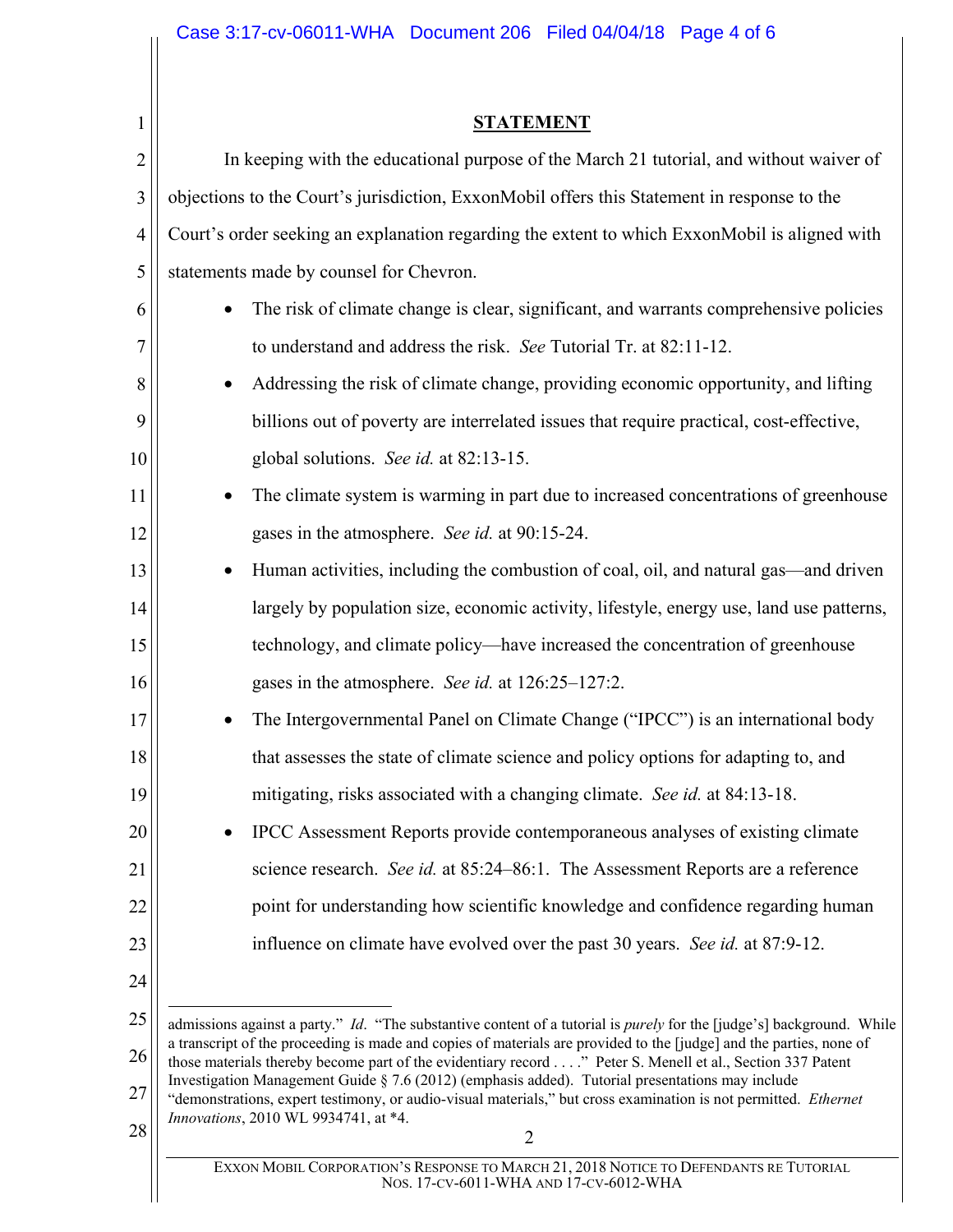1

2

3

4

5

The climate models relied on by the IPCC are better suited to model the potential influence of increased greenhouse gas concentrations on global mean temperature than to identify local impacts—including glacier melt, sea level rise, and coastal flooding—associated with a warming climate system. *See id.* at 158:1-17.

## **CONCLUSION**

6 7 8 9 10 11 12 13 14 15 16 17 18 19 20 21 22 23 24 25 26 27  $\begin{array}{c|c|c|c|c} \hline 28 & 3 \end{array}$ ExxonMobil takes the position that the above Statement—and statements offered by counsel for Chevron at the March 21 tutorial—are not judicial admissions. And, although IPCC Assessment Reports are a reference point for understanding how scientific knowledge and confidence have evolved over the past 30 years and contain a wide range of data and potential outcomes, ExxonMobil does not adopt every statement made in each of the five Assessment Reports published to date. Finally, ExxonMobil shares the view expressed by counsel for Chevron at the tutorial that "the resolution of climate science issues aren't going to be determinative here for all the reasons in our motion to dismiss." *Id.* at 82:7-8. At its core, this case is "about whether a tort suit like this one is the right way to debate and decide those policy choices." *Id.* at 83:12-14.